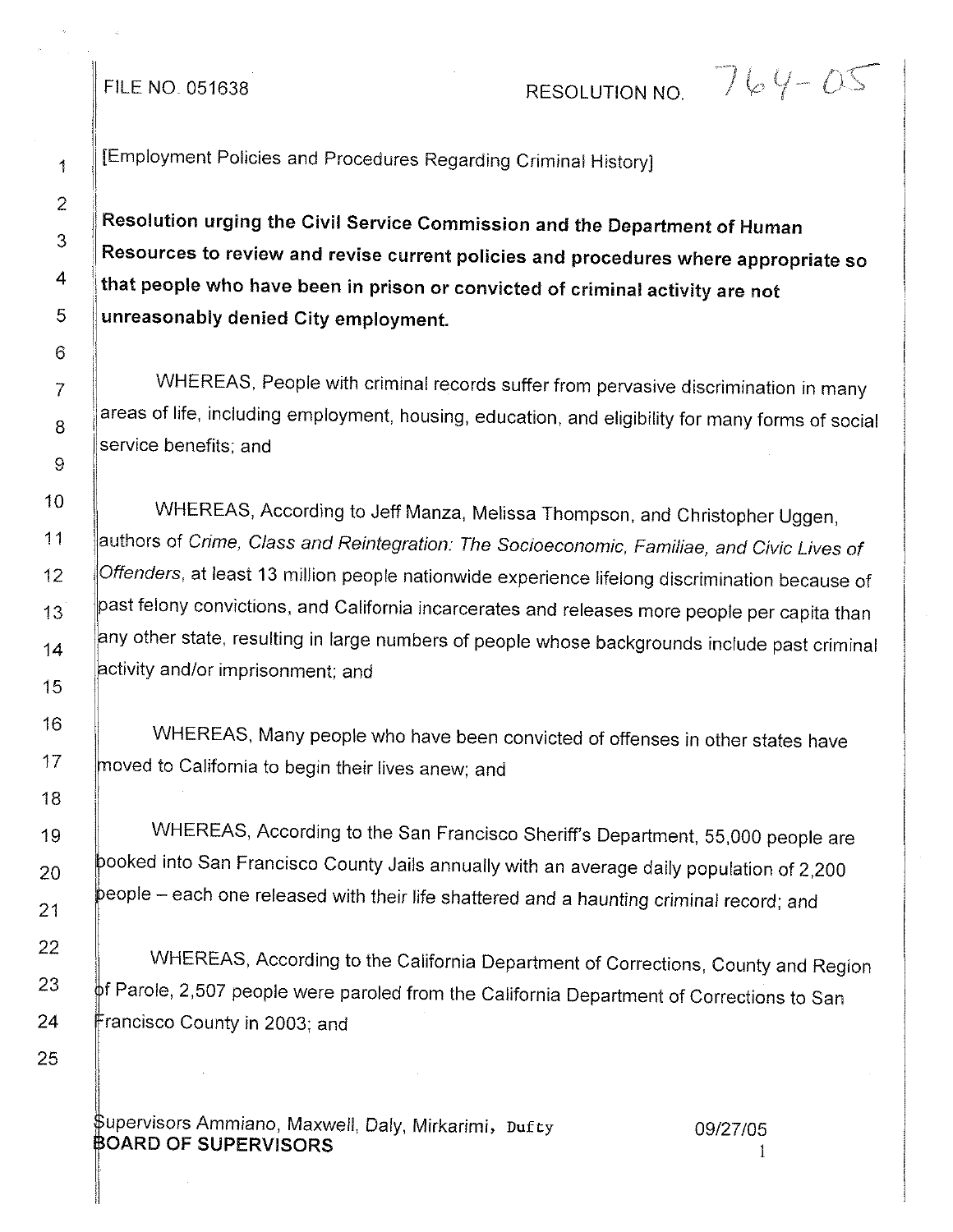WHEREAS, According to Marcus Nieto, author of *Adult Parole and Probation in California,* approximately 95% of all parolees in California are released into the county where their alleged crime(s) was committed; and

WHEREAS, People of color in general are convicted and incarcerated in numbers disproportionate to their representation in the population as a whole, which disproportionately impacts their families and communities; and

WHEREAS, According to *Back to the Community: Safe and Sound Parole Policies,* a study conducted by the Little Hoover Commission, between 70 to 80% of all formerlyincarcerated people in California are unemployed, and according to Devah Pager, author of "The Mark of a Criminal Record," individuals with felony records are twice as likely to be denied employment as people without past criminal records; and

WHEREAS, Formerly-incarcerated people represent a workforce that is experienced in disciplined and structured environments, that has the same range of work skills as any other group of job-seekers, and is ready to add value to the community; and

WHEREAS, The application form for public employment by the City and County of San Francisco specifically requires an applicant to answer yes or no to the statement, "I have been convicted by a court," even if the applicant has received a Governor's pardon; and

WHEREAS, The City and County of San Francisco seeks to assist the successful eintegration of formerly-incarcerated people into the community after their release from prison; and

upervisors Ammiano, Maxwell, Daly, Mirkarimi BOARD OF SUPERVISORS

I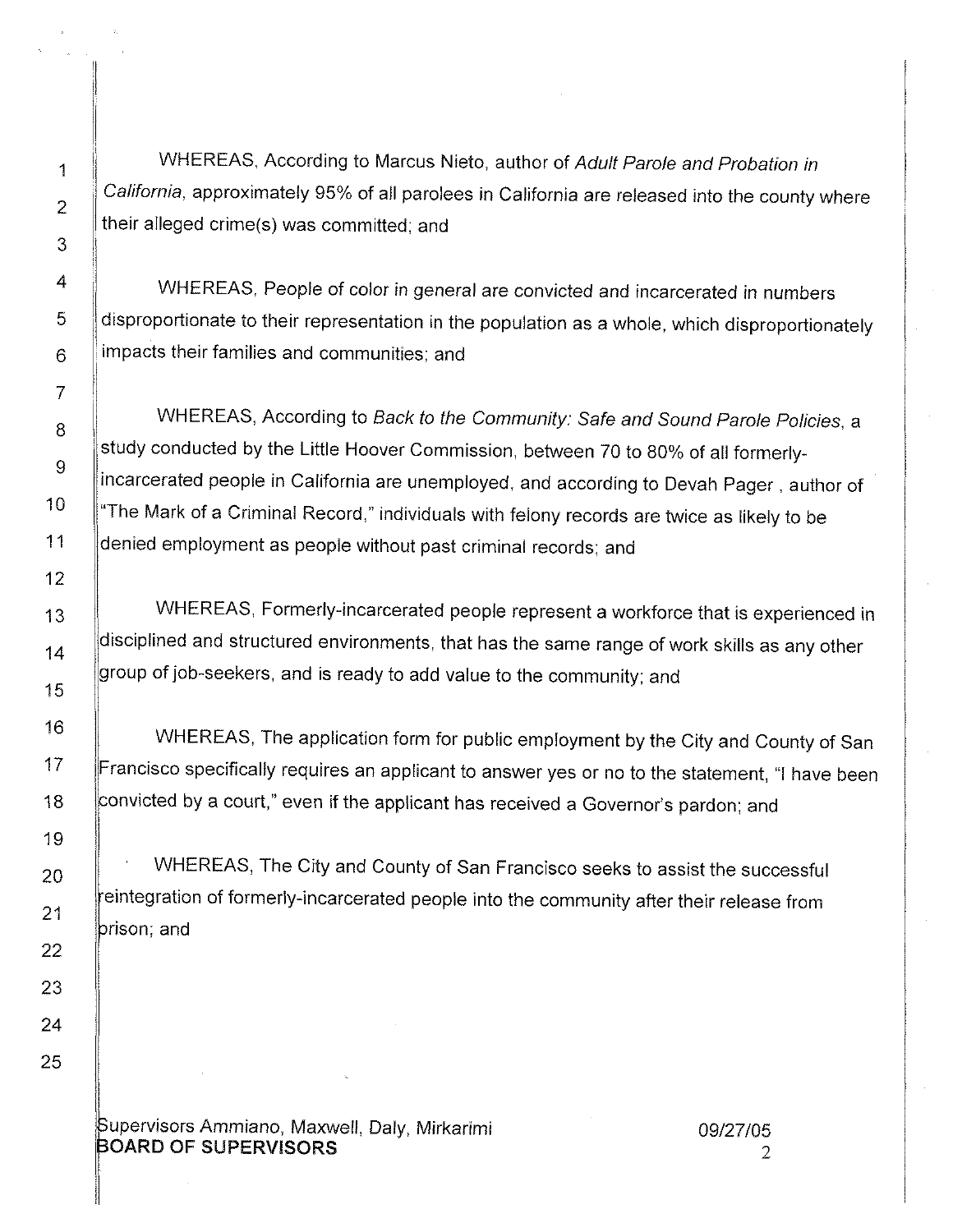11

I I

WHEREAS, It is the policy of the City of San Francisco to prohibit discrimination on the basis of race, religion, creed, ethnicity, national origin, color, ancestry, age, sex, sexual orientation, gender identity, domestic partner status, marital status, disability, AIDS/HIV, or weight and height; and

WHEREAS, A past criminal record may be used as a pretext to allow discrimination against people that would otherwise be protected, based on a person's membership in one of San Francisco's protected categories; now, therefore be it

RESOLVED, That the Board of Supervisors of the City and County of San Francisco urges the Civil Service Commission and the Department of Human Resources to review and revise current policies and procedures where appropriate so that people who have been in prison or convicted of criminal activity are not unreasonably denied City employment; and be it

FURTHER RESOLVED, That the Board of Supervisors supports eliminating the requirement that applicants disclose all past convictions on the preliminary application for public employment in the City and County of San Francisco in order to mitigate or eliminate discrimination against people who have been in prison or convicted of criminal activity in the past and to assist with their successful reintegration into the community after prison.

upervisors Ammiano, Maxwell, Daly, Mirkarimi **OARD OF** SUPERVISORS

3 *09127/05*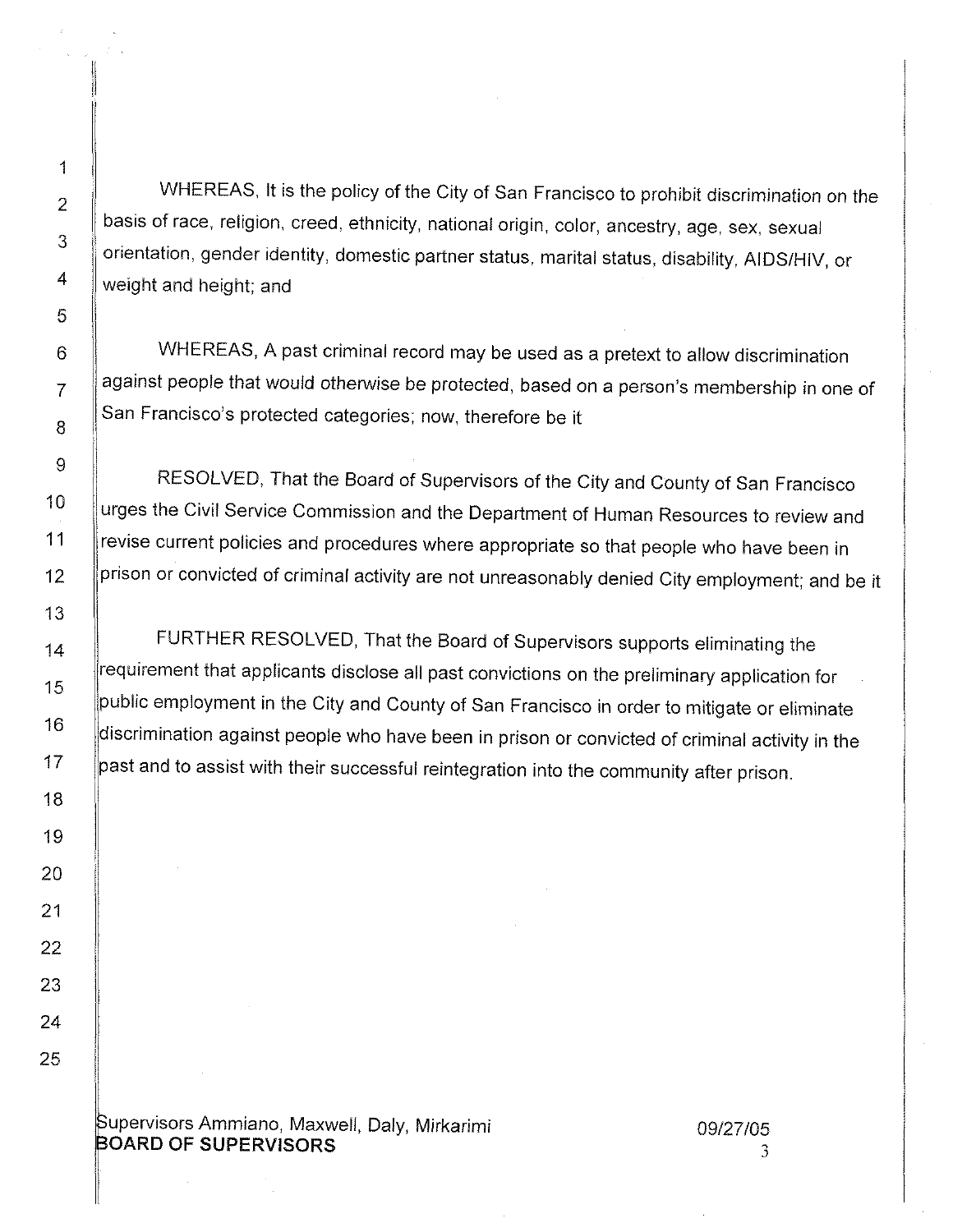

**City and County of San Francisco**

City Hall j Dr. Carlton B. Goodlett Place San Francisco, CA 94102-4689

**Tails**

**Resolution**

File Number: 051638 **Date Passed:** 

Resolution urging the Civil Service Commission and the Department of Human Resources to review and revise current policies and procedures where appropriate so that people who *have* been in prison or convicted of criminal activity are not unreasonably denied City employment

October 11, 2005 Board of Supervisors - ADOPTED

Ayes: 9 - Ammiano, Daly, Duffy, Elsbernd, Ma, Maxwell, Mirkarimi, Peskin, Sandoval Absent: I -McGoldrick Excused: 1 - Alioto-Pier